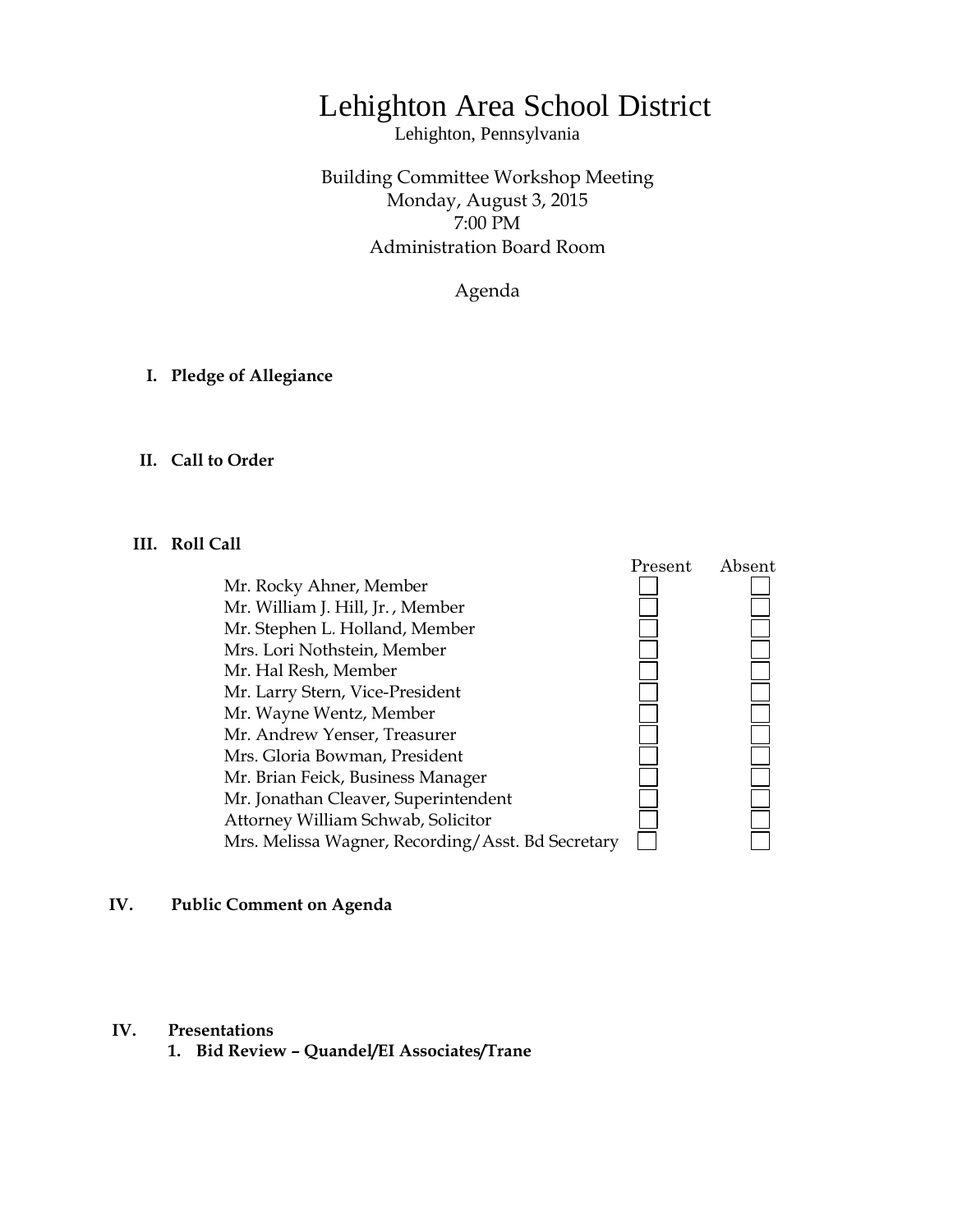# **V. Communications - None**

**VI. Approval of Minutes – None**

## **VII. Financial Matters - None**

#### **VIII. Personnel**

- A. MOTION by , SECONDED by to approve the recommendation to hire the following employee in accordance with the respective contracts, pending clearances:
	- 1. **Amanda Kincaid** 10-Month Secretary as per collective bargaining agreement Step 1 (**\$17,276**) effective beginning of the 2015-16 School Year

VOTE: YES - NO - ABSENT - ABSTENTIONS -

## **IX. Miscellaneous - None**

## **X. Programs**

A. MOTION by , SECONDED by to approve revisions/additions to the 2015-2016 Student Handbook for the High School.

(Enc. 1 – Yellow)

VOTE: YES - NO - NO - ABSENT - ABSTENTIONS -